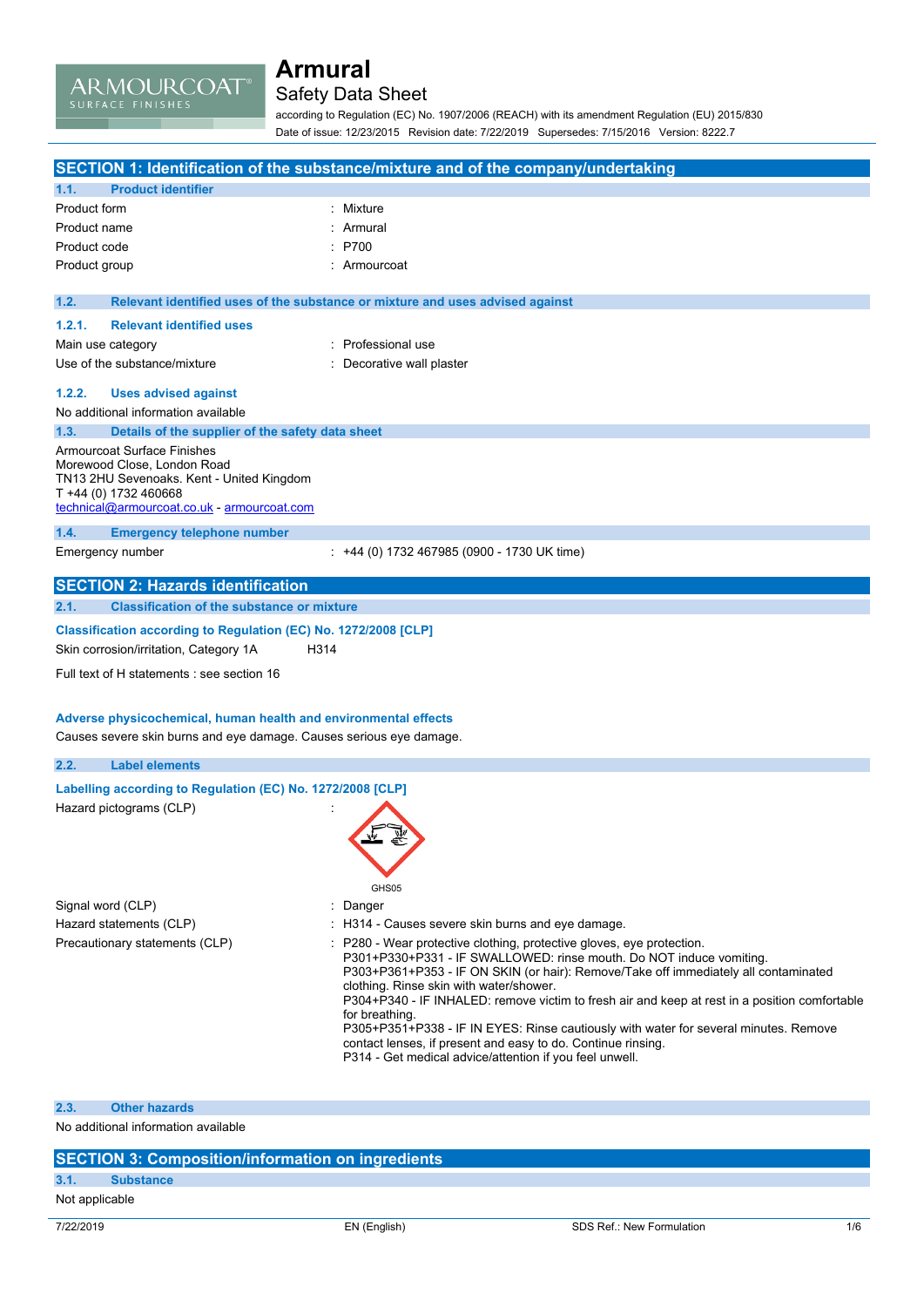### Safety Data Sheet

according to Regulation (EC) No. 1907/2006 (REACH) with its amendment Regulation (EU) 2015/830

#### **3.2. Mixture**

| <b>Name</b>                                                                                                                      | <b>Product identifier</b>                                            | $\%$             | <b>Classification according to</b><br><b>Regulation (EC) No.</b><br>1272/2008 [CLP]                      |
|----------------------------------------------------------------------------------------------------------------------------------|----------------------------------------------------------------------|------------------|----------------------------------------------------------------------------------------------------------|
| Calcium Carbonate<br>substance with national workplace exposure limit(s) (GB)                                                    | (CAS No) 471-34-1<br>(EC No) 207-439-9                               | $25 - 50$        | Not classified                                                                                           |
| Calcium Hydroxide                                                                                                                | (CAS No) 1305-62-0<br>(EC No) 215-137-3                              | $10 - 25$        | Skin Irrit. 2, H315<br>Eye Dam. 1, H318<br>STOT SE 3. H335                                               |
| Quartz<br>substance with national workplace exposure limit(s) (GB)                                                               | (CAS No) 14808-60-7<br>(EC No) 238-878-4                             | $0.079 - 0.5458$ | STOT RE 2. H373                                                                                          |
| Vinyl Acetate<br>substance with a Community workplace exposure limit<br>substance with national workplace exposure limit(s) (GB) | (CAS No) 108-05-4<br>(EC No) 203-545-4<br>(EC Index No) 607-023-00-0 | < 1              | Flam. Lig. 2, H225<br>Acute Tox. 4 (Inhalation: dust, mist),<br>H332<br>Carc. 2, H351<br>STOT SE 3. H335 |

#### Full text of H-statements: see section 16

|                   | <b>SECTION 4: First aid measures</b>                                       |                                                                                                                  |                                                                                                 |     |
|-------------------|----------------------------------------------------------------------------|------------------------------------------------------------------------------------------------------------------|-------------------------------------------------------------------------------------------------|-----|
| 4.1.              | <b>Description of first aid measures</b>                                   |                                                                                                                  |                                                                                                 |     |
|                   | First-aid measures general                                                 | Call a physician immediately.                                                                                    |                                                                                                 |     |
|                   | First-aid measures after inhalation                                        | Remove person to fresh air and keep comfortable for breathing.                                                   |                                                                                                 |     |
|                   | First-aid measures after skin contact                                      | physician immediately.                                                                                           | Rinse skin with water/shower. Remove/Take off immediately all contaminated clothing. Call a     |     |
|                   | First-aid measures after eye contact                                       | do. Continue rinsing. Call a physician immediately.                                                              | Rinse cautiously with water for several minutes. Remove contact lenses, if present and easy to  |     |
|                   | First-aid measures after ingestion                                         | Rinse mouth. Do not induce vomiting. Call a physician immediately.                                               |                                                                                                 |     |
| 4.2.              | Most important symptoms and effects, both acute and delayed                |                                                                                                                  |                                                                                                 |     |
|                   | Symptoms/effects after skin contact                                        | Burns.                                                                                                           |                                                                                                 |     |
|                   | Symptoms/effects after eye contact                                         | Serious damage to eyes.                                                                                          |                                                                                                 |     |
|                   | Symptoms/effects after ingestion                                           | Burns.                                                                                                           |                                                                                                 |     |
| 4.3.              | Indication of any immediate medical attention and special treatment needed |                                                                                                                  |                                                                                                 |     |
|                   | Treat symptomatically.                                                     |                                                                                                                  |                                                                                                 |     |
|                   | <b>SECTION 5: Firefighting measures</b>                                    |                                                                                                                  |                                                                                                 |     |
| 5.1.              | <b>Extinguishing media</b>                                                 |                                                                                                                  |                                                                                                 |     |
|                   | Suitable extinguishing media                                               | : Water spray. Dry powder. Foam. Carbon dioxide.                                                                 |                                                                                                 |     |
| 5.2.              | Special hazards arising from the substance or mixture                      |                                                                                                                  |                                                                                                 |     |
| fire              | Hazardous decomposition products in case of                                | : Toxic fumes may be released.                                                                                   |                                                                                                 |     |
| 5.3.              | <b>Advice for firefighters</b>                                             |                                                                                                                  |                                                                                                 |     |
|                   | Protection during firefighting                                             | apparatus. Complete protective clothing.                                                                         | : Do not attempt to take action without suitable protective equipment. Self-contained breathing |     |
|                   | <b>SECTION 6: Accidental release measures</b>                              |                                                                                                                  |                                                                                                 |     |
| 6.1.              | Personal precautions, protective equipment and emergency procedures        |                                                                                                                  |                                                                                                 |     |
| 6.1.1.            | For non-emergency personnel                                                |                                                                                                                  |                                                                                                 |     |
|                   | <b>Emergency procedures</b>                                                | : Ventilate spillage area. Avoid contact with skin and eyes. Do not breathe<br>dust/fume/gas/mist/vapours/spray. |                                                                                                 |     |
| 6.1.2.            | For emergency responders                                                   |                                                                                                                  |                                                                                                 |     |
|                   | Protective equipment                                                       | refer to section 8: "Exposure controls/personal protection".                                                     | Do not attempt to take action without suitable protective equipment. For further information    |     |
| 6.2.              | <b>Environmental precautions</b>                                           |                                                                                                                  |                                                                                                 |     |
|                   | Avoid release to the environment.                                          |                                                                                                                  |                                                                                                 |     |
| 6.3.              | Methods and material for containment and cleaning up                       |                                                                                                                  |                                                                                                 |     |
|                   | Methods for cleaning up                                                    | : Take up liquid spill into absorbent material.                                                                  |                                                                                                 |     |
| Other information |                                                                            | Dispose of materials or solid residues at an authorized site.                                                    |                                                                                                 |     |
| 6.4.              | <b>Reference to other sections</b>                                         |                                                                                                                  |                                                                                                 |     |
|                   | For further information refer to section 13.                               |                                                                                                                  |                                                                                                 |     |
| 7/22/2019         |                                                                            | EN (English)                                                                                                     | SDS Ref.: New Formulation                                                                       | 2/6 |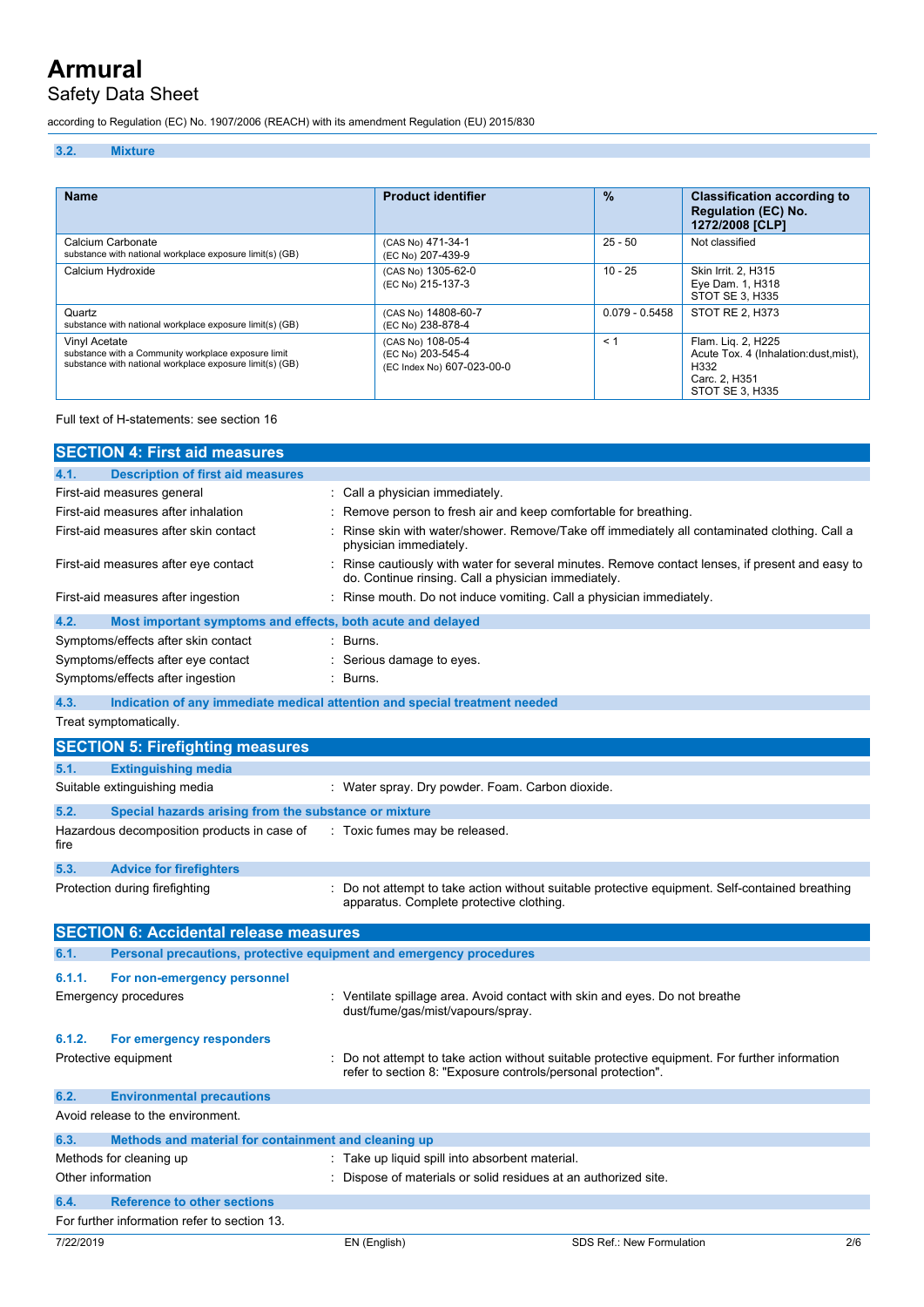### Safety Data Sheet

according to Regulation (EC) No. 1907/2006 (REACH) with its amendment Regulation (EU) 2015/830

|      | <b>SECTION 7: Handling and storage</b>                       |                                                                                                                                                                        |
|------|--------------------------------------------------------------|------------------------------------------------------------------------------------------------------------------------------------------------------------------------|
| 7.1. | <b>Precautions for safe handling</b>                         |                                                                                                                                                                        |
|      | Precautions for safe handling                                | Ensure good ventilation of the work station. Avoid contact with skin and eyes. Do not breathe<br>dust/fume/qas/mist/vapours/spray. Wear personal protective equipment. |
|      | Hygiene measures                                             | : Wash contaminated clothing before reuse. Do not eat, drink or smoke when using this product.<br>Always wash hands after handling the product.                        |
| 7.2. | Conditions for safe storage, including any incompatibilities |                                                                                                                                                                        |
|      | Storage conditions                                           | : Store locked up. Store in a well-ventilated place. Keep cool.                                                                                                        |

### **7.3. Specific end use(s)**

### No additional information available

#### **SECTION 8: Exposure controls/personal protection**

| 8.1. | <b>Control parameters</b> |
|------|---------------------------|

| Calcium Carbonate (471-34-1)    |                                 |                                                                            |
|---------------------------------|---------------------------------|----------------------------------------------------------------------------|
| United Kingdom                  | Local name                      | Calcium carbonate                                                          |
| United Kingdom                  | WEL TWA (mg/m <sup>3</sup> )    | 10 mg/ $m3$                                                                |
| Quartz (14808-60-7)             |                                 |                                                                            |
| United Kingdom                  | Local name                      | Quartz                                                                     |
| United Kingdom                  | WEL TWA (mg/m <sup>3</sup> )    | 10 mg/m <sup>3</sup> inhalable dust<br>4 mg/m <sup>3</sup> respirable dust |
| <b>Vinyl Acetate (108-05-4)</b> |                                 |                                                                            |
| EU                              | Local name                      | Vinyl acetate                                                              |
| EU                              | IOELV TWA (mg/m <sup>3</sup> )  | 17.6 mg/m <sup>3</sup>                                                     |
| EU                              | IOELV TWA (ppm)                 | 5 ppm                                                                      |
| EU                              | IOELV STEL (mg/m <sup>3</sup> ) | $35.2$ mg/m <sup>3</sup>                                                   |
| EU                              | IOELV STEL (ppm)                | 10 ppm                                                                     |
| United Kingdom                  | Local name                      | Vinyl acetate                                                              |
| United Kingdom                  | WEL TWA (mg/m <sup>3</sup> )    | 17.6 mg/m <sup>3</sup>                                                     |
| United Kingdom                  | WEL TWA (ppm)                   | 5 ppm                                                                      |
| United Kingdom                  | WEL STEL (mg/m <sup>3</sup> )   | 35.2 mg/ $m^3$                                                             |
| United Kingdom                  | WEL STEL (ppm)                  | 10 ppm                                                                     |
| Calcium Hydroxide (1305-62-0)   |                                 |                                                                            |
| United Kingdom                  | Local name                      | Calcium hydroxide                                                          |
| United Kingdom                  | WEL TWA (mg/m <sup>3</sup> )    | $5 \text{ mg/m}^3$                                                         |

#### **8.2. Exposure controls**

#### **Appropriate engineering controls:**

Ensure good ventilation of the work station.

#### **Hand protection:**

Protective gloves

### **Eye protection:**

Safety glasses

#### **Skin and body protection:**

Wear suitable protective clothing

#### **Respiratory protection:**

In case of insufficient ventilation, wear suitable respiratory equipment

#### **Environmental exposure controls:**

Avoid release to the environment.

|                | <b>SECTION 9: Physical and chemical properties</b> |                                                       |
|----------------|----------------------------------------------------|-------------------------------------------------------|
| 9.1.           |                                                    | Information on basic physical and chemical properties |
| Physical state |                                                    | Liguid                                                |
| Appearance     |                                                    | : Paste.                                              |
| Colour         |                                                    | : White.                                              |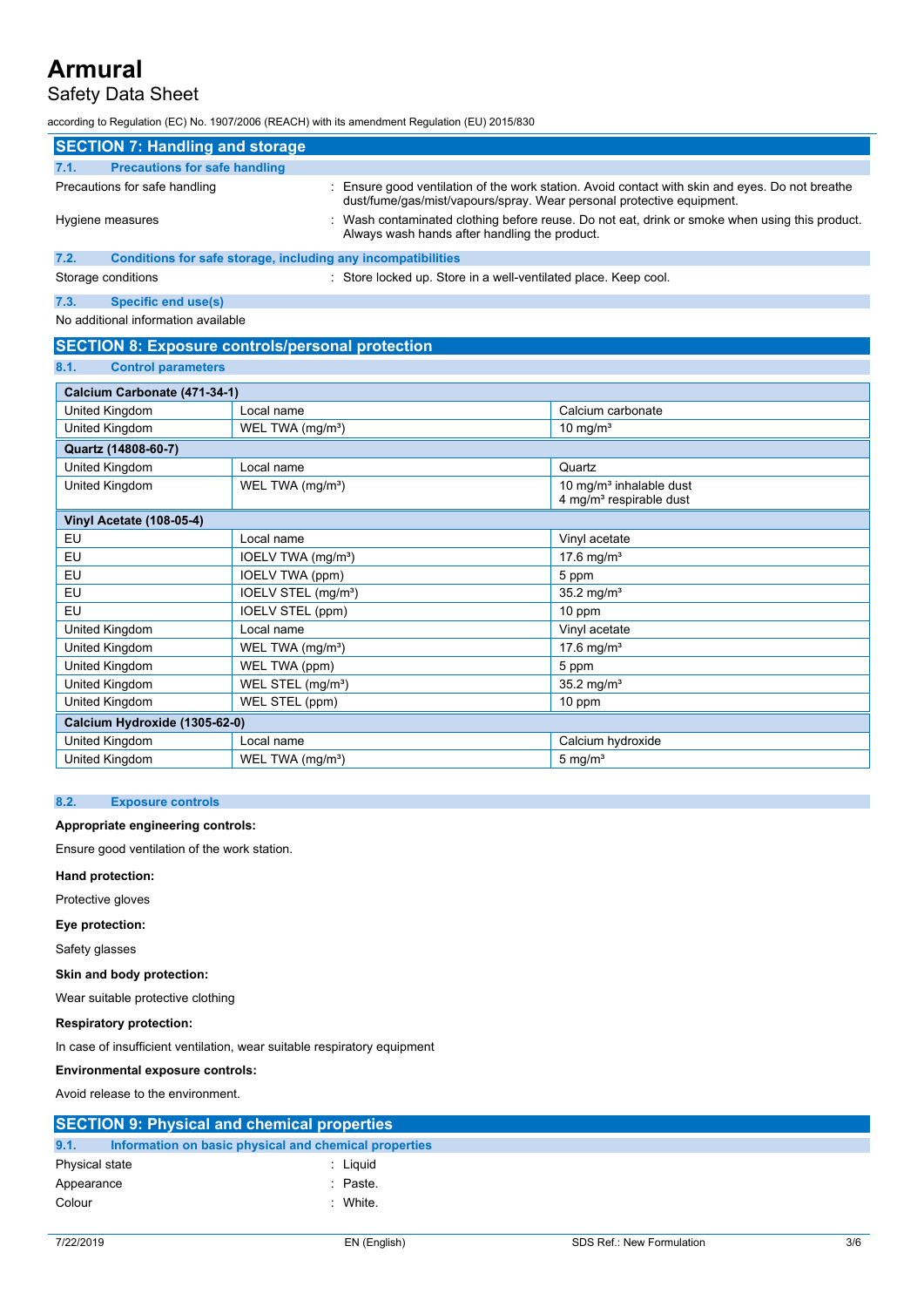### **Armural** Safety Data Sheet

according to Regulation (EC) No. 1907/2006 (REACH) with its amendment Regulation (EU) 2015/830

| Odour                                      | Odourless.              |
|--------------------------------------------|-------------------------|
| Odour threshold                            | No data available       |
| рH                                         | $\approx$ 12            |
| Relative evaporation rate (butylacetate=1) | No data available       |
| Melting point                              | Not applicable          |
| Freezing point                             | No data available       |
| Boiling point                              | No data available       |
| Flash point                                | No data available       |
| Auto-ignition temperature                  | No data available       |
| Decomposition temperature                  | No data available       |
| Flammability (solid, gas)                  | Not applicable          |
| Vapour pressure                            | No data available       |
| Relative vapour density at 20 °C           | No data available       |
| Relative density                           | No data available       |
| Density                                    | $\approx$ 1.75 kg/l     |
| Solubility                                 | Water: Slightly soluble |
| Log Pow                                    | No data available       |
| Viscosity, kinematic                       | No data available       |
| Viscosity, dynamic                         | No data available       |
| <b>Explosive properties</b>                | No data available       |
| Oxidising properties                       | No data available       |
| <b>Explosive limits</b>                    | No data available       |

#### **9.2. Other information**

No additional information available

|       | <b>SECTION 10: Stability and reactivity</b>                                        |                                                                                                      |
|-------|------------------------------------------------------------------------------------|------------------------------------------------------------------------------------------------------|
| 10.1. | <b>Reactivity</b>                                                                  |                                                                                                      |
|       | The product is non-reactive under normal conditions of use, storage and transport. |                                                                                                      |
| 10.2. | <b>Chemical stability</b>                                                          |                                                                                                      |
|       | Stable under normal conditions.                                                    |                                                                                                      |
| 10.3. | <b>Possibility of hazardous reactions</b>                                          |                                                                                                      |
|       | No dangerous reactions known under normal conditions of use.                       |                                                                                                      |
| 10.4. | <b>Conditions to avoid</b>                                                         |                                                                                                      |
|       | None under recommended storage and handling conditions (see section 7).            |                                                                                                      |
| 10.5. | <b>Incompatible materials</b>                                                      |                                                                                                      |
|       | No additional information available                                                |                                                                                                      |
| 10.6. | <b>Hazardous decomposition products</b>                                            |                                                                                                      |
|       |                                                                                    | Under normal conditions of storage and use, hazardous decomposition products should not be produced. |
|       | <b>SECTION 11: Toxicological information</b>                                       |                                                                                                      |
| 11.1. | Information on toxicological effects                                               |                                                                                                      |
|       | Acute toxicity (oral)                                                              | : Not classified                                                                                     |
|       | Acute toxicity (dermal)                                                            | : Not classified                                                                                     |
|       | Apute terripity (inhelation)                                                       | . Not algooified                                                                                     |

| Acute toxicity (inhalation)       | : Not classified                                               |
|-----------------------------------|----------------------------------------------------------------|
| Skin corrosion/irritation         | : Causes severe skin burns and eye damage.<br>$pH: \approx 12$ |
| Serious eye damage/irritation     | : Serious eye damage, category 1, implicit<br>$pH: \approx 12$ |
| Respiratory or skin sensitisation | : Not classified                                               |
| Germ cell mutagenicity            | : Not classified                                               |
| Carcinogenicity                   | : Not classified                                               |
| Reproductive toxicity             | : Not classified                                               |

Specific target organ toxicity (single exposure) : Not classified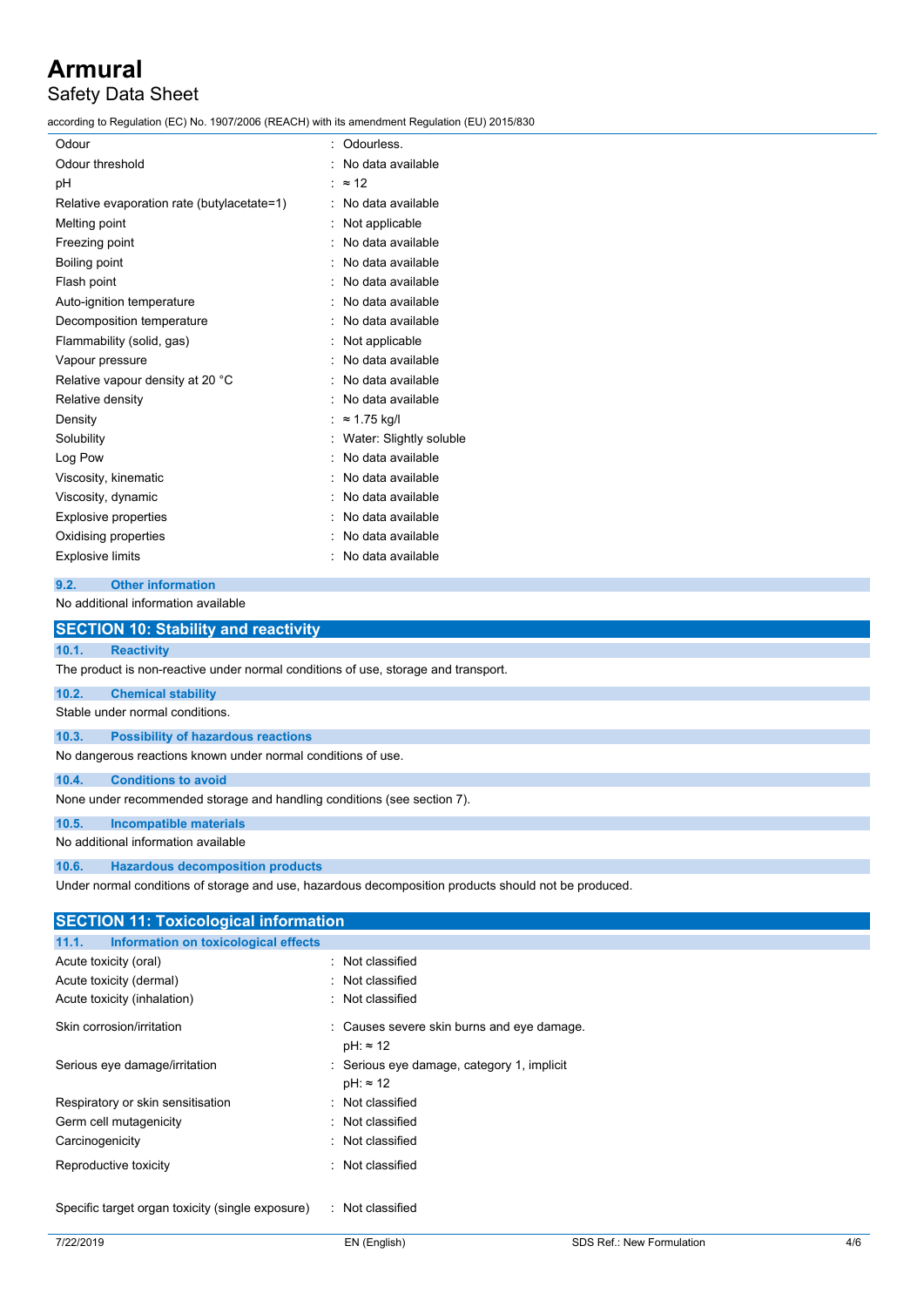### Safety Data Sheet

| according to Regulation (EC) No. 1907/2006 (REACH) with its amendment Regulation (EU) 2015/830 |                                                                                               |
|------------------------------------------------------------------------------------------------|-----------------------------------------------------------------------------------------------|
| Specific target organ toxicity (repeated<br>exposure)                                          | : Not classified                                                                              |
| Aspiration hazard                                                                              | : Not classified                                                                              |
| <b>SECTION 12: Ecological information</b>                                                      |                                                                                               |
| 12.1.<br><b>Toxicity</b>                                                                       |                                                                                               |
| Ecology - general                                                                              | : Before neutralisation, the product may represent a danger to aquatic organisms.             |
| Acute aquatic toxicity                                                                         | Not classified                                                                                |
| Chronic aquatic toxicity                                                                       | : Not classified                                                                              |
| 12.2.<br><b>Persistence and degradability</b>                                                  |                                                                                               |
| No additional information available                                                            |                                                                                               |
| 12.3.<br><b>Bioaccumulative potential</b>                                                      |                                                                                               |
| No additional information available                                                            |                                                                                               |
| 12.4.<br><b>Mobility in soil</b>                                                               |                                                                                               |
| No additional information available                                                            |                                                                                               |
| 12.5.<br><b>Results of PBT and vPvB assessment</b>                                             |                                                                                               |
| No additional information available                                                            |                                                                                               |
| 12.6.<br><b>Other adverse effects</b>                                                          |                                                                                               |
| No additional information available                                                            |                                                                                               |
| <b>SECTION 13: Disposal considerations</b>                                                     |                                                                                               |
| 13.1.<br><b>Waste treatment methods</b>                                                        |                                                                                               |
|                                                                                                |                                                                                               |
| Waste treatment methods                                                                        | : Dispose of contents/container in accordance with licensed collector's sorting instructions. |
|                                                                                                |                                                                                               |
| <b>SECTION 14: Transport information</b><br>In accordance with ADR / RID / IMDG / IATA / ADN   |                                                                                               |
|                                                                                                |                                                                                               |
| 14.1.<br><b>UN number</b>                                                                      |                                                                                               |
| UN-No. (ADR)                                                                                   | : Not applicable                                                                              |
| UN-No. (IMDG)                                                                                  | Not applicable                                                                                |
| UN-No. (IATA)                                                                                  | Not applicable                                                                                |
| UN-No. (RID)                                                                                   | : Not applicable                                                                              |
| 14.2.<br><b>UN proper shipping name</b>                                                        |                                                                                               |
| Proper Shipping Name (ADR)                                                                     | Not applicable                                                                                |
| Proper Shipping Name (IMDG)                                                                    | : Not applicable                                                                              |
| Proper Shipping Name (IATA)<br>Proper Shipping Name (RID)                                      | : Not applicable<br>: Not applicable                                                          |
|                                                                                                |                                                                                               |
| 14.3.<br><b>Transport hazard class(es)</b>                                                     |                                                                                               |
| <b>ADR</b><br>Transport hazard class(es) (ADR)                                                 | : Not applicable                                                                              |
|                                                                                                |                                                                                               |
| <b>IMDG</b>                                                                                    |                                                                                               |
| Transport hazard class(es) (IMDG)                                                              | : Not applicable                                                                              |
| <b>IATA</b>                                                                                    |                                                                                               |
| Transport hazard class(es) (IATA)                                                              | : Not applicable                                                                              |
| <b>RID</b>                                                                                     |                                                                                               |

Packing group (ADR) : Not applicable

**14.4. Packing group**